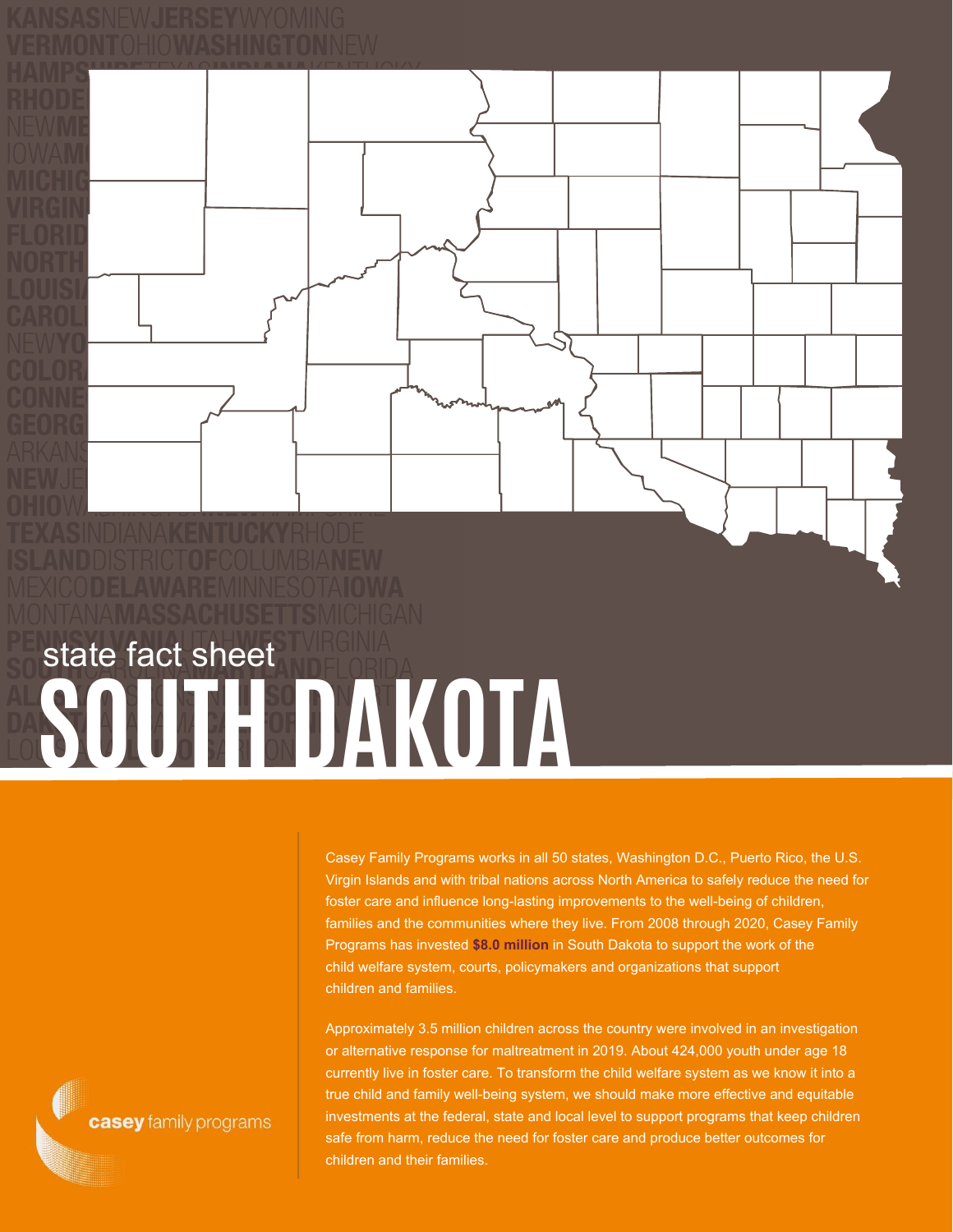We talk about a "foster care system," but the goal is to create a child and family well-being system that prevents abuse and neglect and helps every child grow up safely in his or her own family whenever possible. Rather than waiting for maltreatment to occur, we can improve the safety of children who have come to the attention of child protective services by helping their families with evidence-based and promising practices.

Across South Dakota in 2019, approximately:



Most states currently are limited to using the bulk of the \$9.8 billion in dedicated federal child welfare funding only for services related to foster care. The Family First Prevention Services Act of 2018 and the Family First Transition Act of 2019 provide states with the historic opportunity to invest federal funding to support preventive services, including substance abuse, mental health and parental skill training, so more children can remain safely at home. States and tribes now have access to new federal prevention resources to help keep children safe from harm in the first place by helping strengthen their families.

How federal child welfare funding is currently aligned in South Dakota\*:

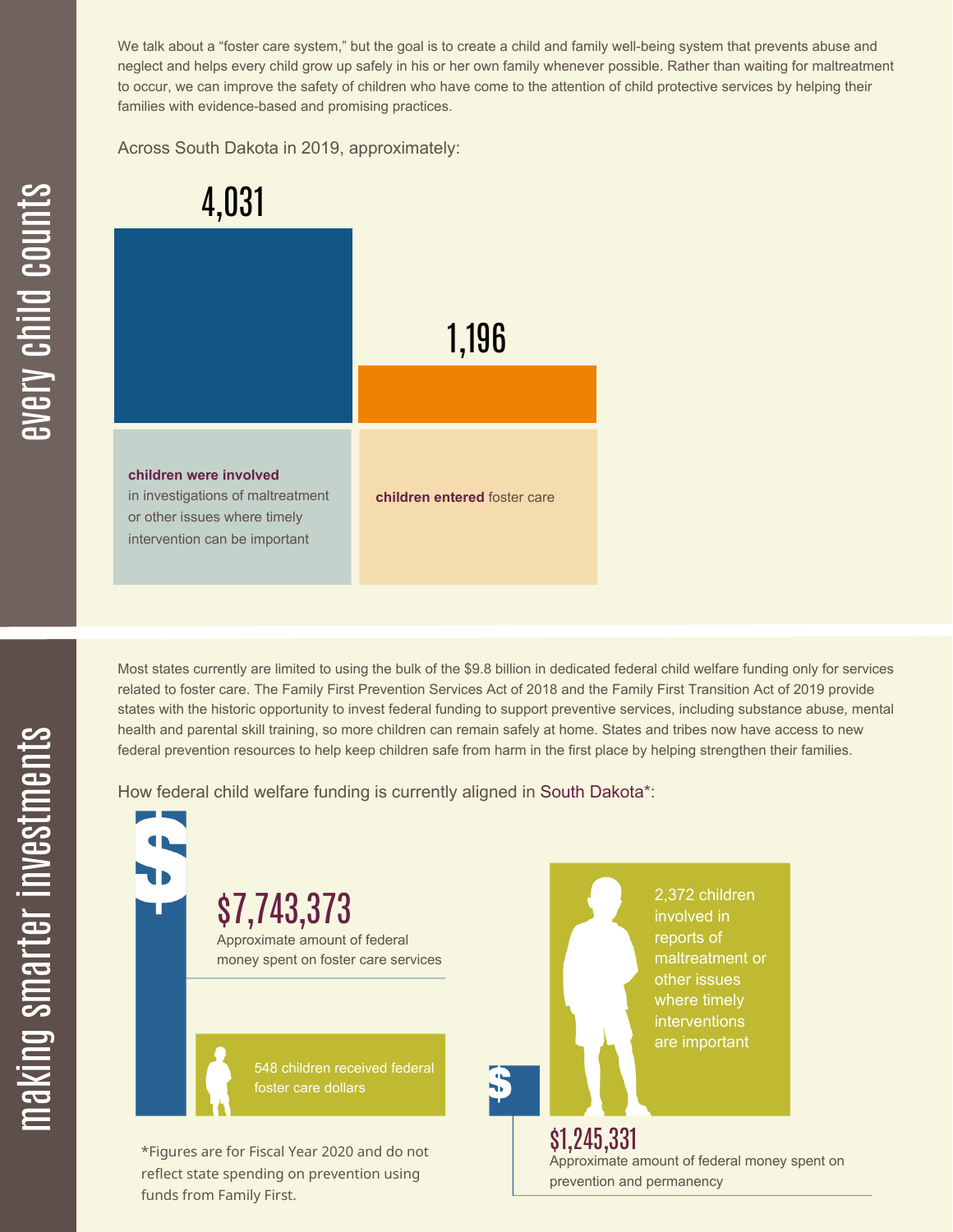Reasons children in South Dakota enter foster care:

| 14%          | 86%                |
|--------------|--------------------|
| <b>ABUSE</b> | NEGLECT AND OTHER* |

Children under age 18 living in foster care in South Dakota: (as of September 30 of each year)



\*"Other" includes parental substance abuse, child substance abuse, child disability, child behavior problems, parent death, parent incarceration, caretaker inability to cope, relinquishment or inadequate housing.

What happens to children who end up in foster care? Most are safely reunited with their own family or extended family. A significant number are adopted. Under the Family First Prevention Services Act, communities can more easily invest in helping more children to grow up in safe, stable families by providing appropriate and timely services prior to the need for removal, or after they return home or have been adopted.

Among children in South Dakota who exited foster care in 2019:



96% of children in South Dakota do not experience a repeat occurrence of maltreatment within six months

 $\overline{\mathbf{C}}$  $\leq$  $\overline{\mathbf{C}}$  $\overline{\mathsf{Z}}$  $\overline{\mathbf{C}}$ 

 $\equiv$ 

 $\blacksquare$ e  $\boldsymbol{\mathcal{C}}$  $\overline{\mathbf{C}}$  $\overline{\phantom{a}}$  $\overline{\mathbf{C}}$  $\mathcal{C}$ <u>م</u>

 $\equiv$ 

el<br>O  $\overline{\phantom{0}}$  $\blacksquare$ 

t<br>B

mily